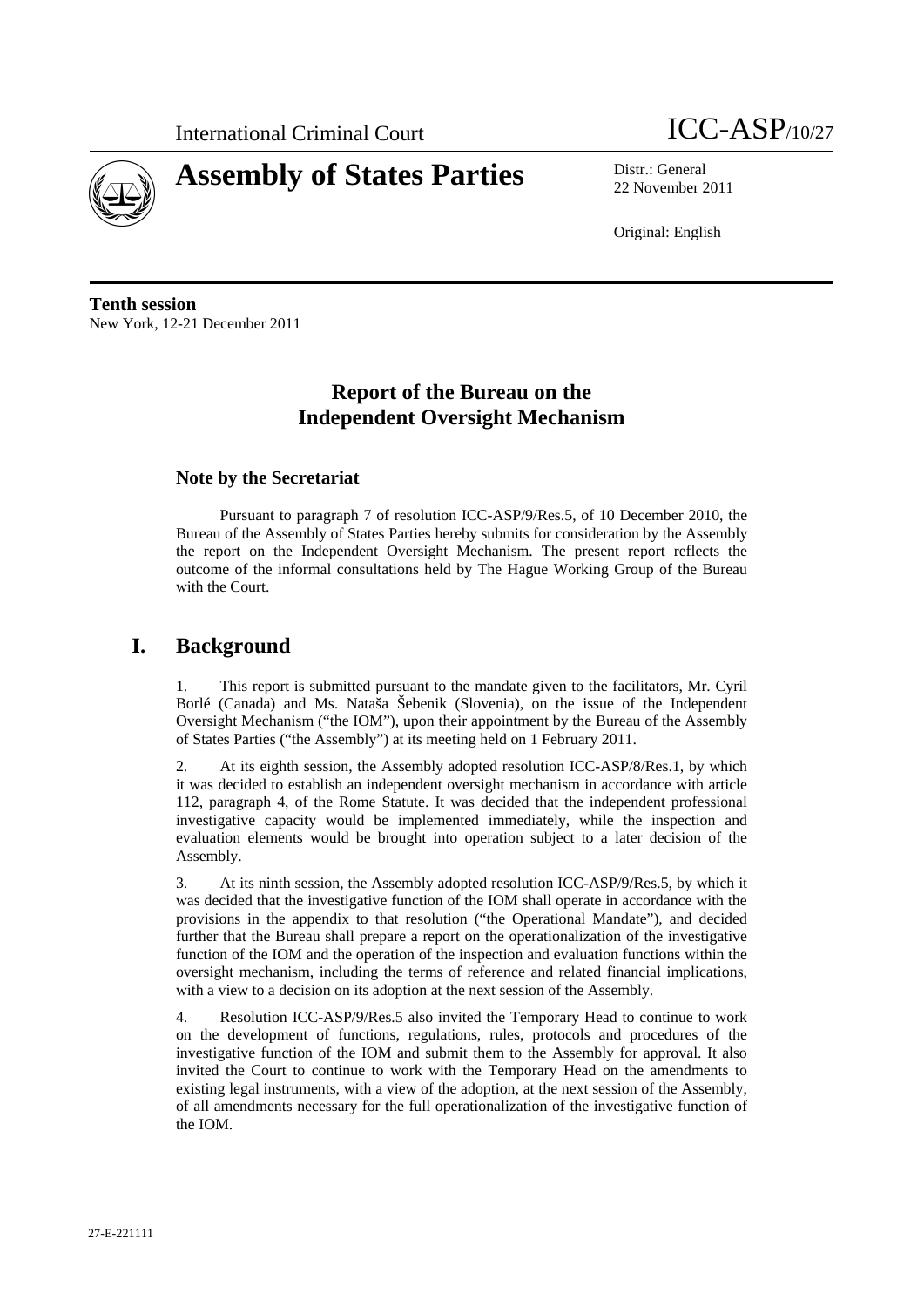5. The Bureau decided that the issue of the IOM should be further discussed within The Hague Working Group in 2011. The Working Group discussed the IOM at its meetings held on 29 March, 11 May, 7 July, 8 September, 27 October and 9 November 2011. The IOM was also discussed in informal consultations of The Hague Working Group held on 23 March, 13 April, 30 May, 16 June, 23 June, 30 June, 14 July, 13 October, 24 October, 27 October, 3 November and 8 November 2011.

# **II. Recruitment of the Temporary Head and Head of the IOM**

6. At its meeting of 12 April 2010, the Bureau approved that Ms. Beverly Ida Mulley (Australia) be seconded from the United Nations Office of Internal Oversight Services ("the OIOS") to act as the Temporary Head of the IOM for a period of one year. Ms. Mulley assumed her duties on 19 July 2010 and left on 18 July 2011, upon the completion of her contract.

7. The Bureau appointed a Selection Panel on 19 October 2010 to carry out the recruitment procedure for the Head of the IOM with a view to having a candidate in place by the time of the completion of the contract of the Temporary Head. On 10 May 2011, the Selection Panel concluded the selection procedure and recommended to the Bureau that Mr. Ben Swanson (United Kingdom) be appointed as the permanent Head of the IOM. Unfortunately, Mr. Swanson declined the offer due to his personal circumstances. Subsequently, the Selection Panel re-considered all the original applicants and the Bureau, upon the recommendation of the Selection Panel, made an offer to Ms. Madeline Schwartz (Canada) on 15 July 2011. However, she too was not in a position to accept the offer due to her personal circumstances.

8. Thereafter, on 4 August 2011, the Bureau mandated the Selection Panel to consider, by way of an expedited recruitment process, hiring a Temporary Head to the IOM, whilst at the same time considering the longer-term issue of the Head of the IOM.

9. On 30 August 2011, upon the recommendation of the Selection Panel, the President of the Assembly requested the Registrar to proceed with the recruitment of Ms. Kristina Carey (United States) as the Temporary Head of the IOM. She has accepted the offer and is due to formally assume her post on 21 November 2011. However, it is noted that, during the intervening period, Ms. Carey has agreed to assist with the IOM facilitation and has attended meetings of The Hague Working Group.

As regards the permanent Head of the IOM, the Selection Panel is due to report back to the Bureau before the tenth session of the Assembly of States Parties.

# **III. Operationalization of the investigative function of the IOM**

### **A. IOM Manual of Procedures**

11. In fulfilling the above mandate, the IOM prepared a Manual of Procedures which set out guidelines on the technical aspects of investigations that will be utilized by the IOM in undertaking its investigative function pursuant to the mandate that it was given under the resolution ICC-ASP/9/Res.5. The latest version is dated 4 July 2011 and is available on the Assembly's Extranet<sup>1</sup>.

12. This Manual was drafted by the Temporary Head in consultation with different focal points within the Court, including the Staff Union Council representatives and the interorgan legal working group which included representatives from all three Court organs. There are some areas that have not yet been unanimously agreed to (which are clearly identified), although for the most part these are administrative in nature and awaiting Court processes. These areas include definitions on sexual exploitation and sexual abuse, harassment, discrimination, Court's amendments to the Standard Terms and Conditions applicable to contractors and vendors, and changes to administrative issuances and regulations of the Court in order to harmonize procedures with the IOM.

 $\overline{a}$ 

<sup>1</sup> https://extranet.icc-cpi.int/asp/ASP10session/default.aspx.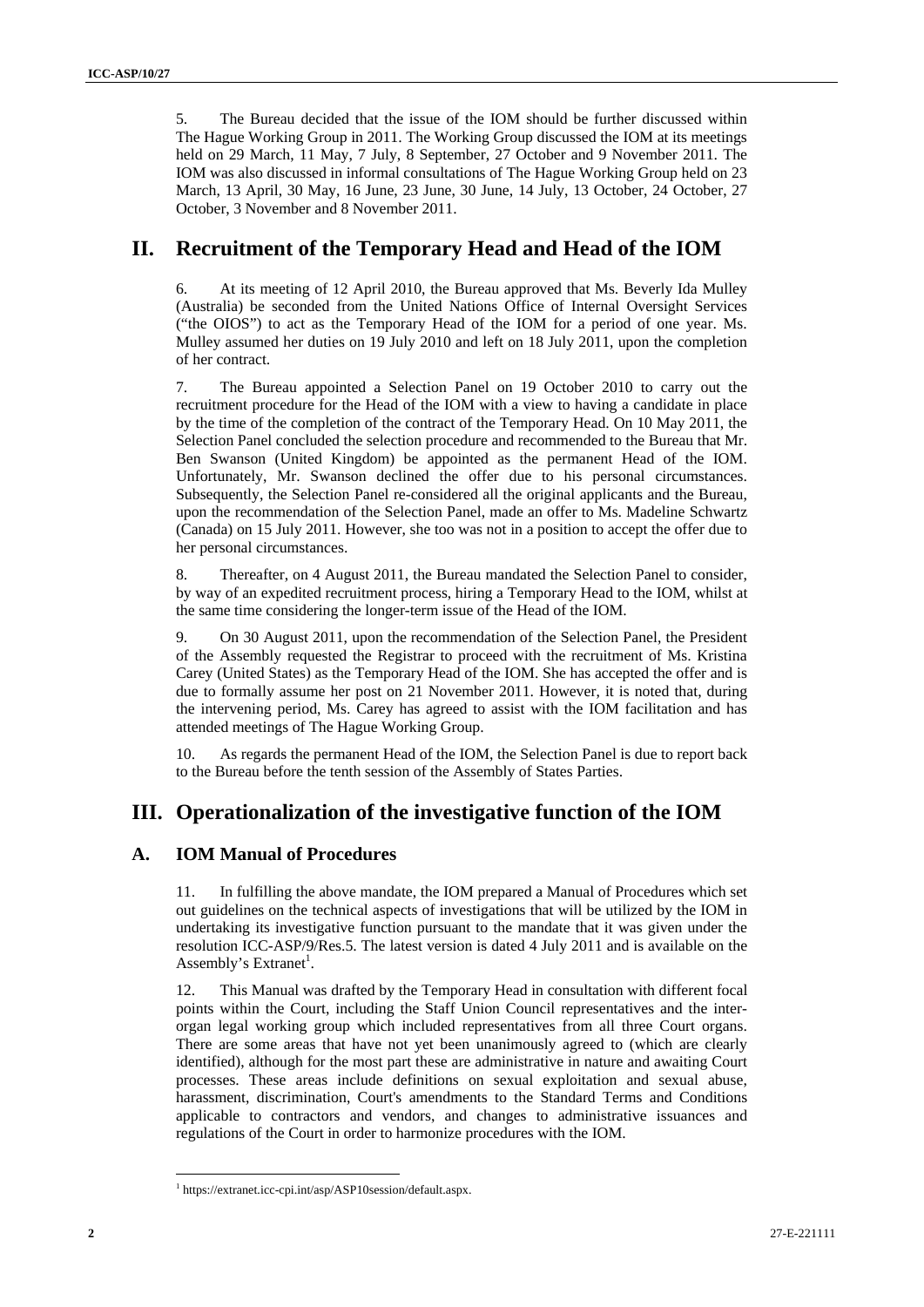13. More fundamentally, in the Working Group's consultations, it became evident that State Parties had differing interpretations of the meaning of "on its own motion" (paragraphs 20-25 of the annex to the resolution ICC-ASP/9/Res.5, hereinafter known as the Operational Mandate), which refers to the manner in which IOM investigations can be initiated and on whether recourse may be made to an independent third party with judicial or prosecutorial experience.

(a) The IOM, the Staff Union Council, and a number of States Parties have interpreted the Operational Mandate to provide for a "three-pronged" approach for the IOM to initiate investigations; through the receipt of all reports of misconduct or serious misconduct (paragraphs 3 and 18 of the Operational Mandate), or through Head of Organ referrals (paragraph 14 of the Operational Mandate), or through initiating a case "on its own motion" (that is, in the absence of a referral or receipt of a report or complaint), which would be subject to an external third party ruling in case of disagreement between the Head of the IOM and the Organ Head on whether initiating such an investigation would undermine judicial or prosecutorial independence (paragraphs 20-25 of the Operational Mandate); and

(b) The Office of the Prosecutor (OTP) and some other States Parties have interpreted the Operational Mandate to provide for a "two-pronged" approach for the IOM to initiate investigations: one being through Head of Organ referrals (paragraph 14 of the Operational Mandate), while the initiation of investigations in all other instances, in the absence of Head of Organ referral, would constitute an "own motion" investigation by the IOM, which would be subject to an external third party ruling in case of disagreement between the Head of the IOM and the Organ Head on whether initiating such an investigation would undermine judicial or prosecutorial independence (paragraphs 20-25 of the Operational Mandate). Under this interpretation, paragraph 18 is a notification requirement, and any IOM investigation of a received complaint is considered to be done "on its own motion" and could be referred to an external third party.

14. During a meeting in June 2011, the Registry and the Presidency expressed the view that they could accept the "three-pronged" interpretation, subject to further developments in the discussions.

15. The OTP has prepared two contribution papers, dated 5 August 2011 and 12 October 2011, respectively, to clarify their interpretation of what was meant by the term "on its own motion" in resolution ICC-ASP/9/Res.5. The OTP considered that the "threepronged" approach circumvents the resolution and has no legal basis in the Statute. The OTP considered that the oversight role of the Assembly should be consistent with the Statute in accordance with which the Prosecutor is accountable to the Assembly but independent, and the staff of the OTP is accountable only to the Prosecutor and not to the Assembly or its subsidiary bodies.

16. The Staff Union Council also prepared a paper, dated 26 October 2011, to provide their observations on the draft Manual of Procedures and clarify their interpretation of what was meant by the term "on its own motion" in resolution ICC-ASP/9/Res.5. Besides expressing support for the "three-pronged" approach, the paper also addressed issues relating to the need for whistleblower protection and a policy on protection from retaliation, the right of a suspect to have legal support, the staffing of the IOM, the transparency and publicity of recommendations made by the IOM and proper deadlines for the investigation process.

17. In informal Working Group discussions throughout the year, it became apparent that no consensus could be reached on the matters referred to above.

18. In the absence of a consensus on the interpretation of the Operational Mandate, affecting as it does the fundamental question of deciding on a procedure to deal with the submission of complaints, the Working Group decided that it was not advisable to submit the Manual of Procedures to the tenth session of the Assembly, and to invite the Temporary Head, and Head when appointed, to continue to work on the Manual of Procedures with a view to obtaining a consensus as quickly as practicable. In particular, a procedure must be agreed to that will allow the submission of complaints which respects the independence of the IOM, as proscribed under article 112, paragraph 4, of the Rome Statute and paragraph 12 of the Operational Mandate, as well as judicial and prosecutorial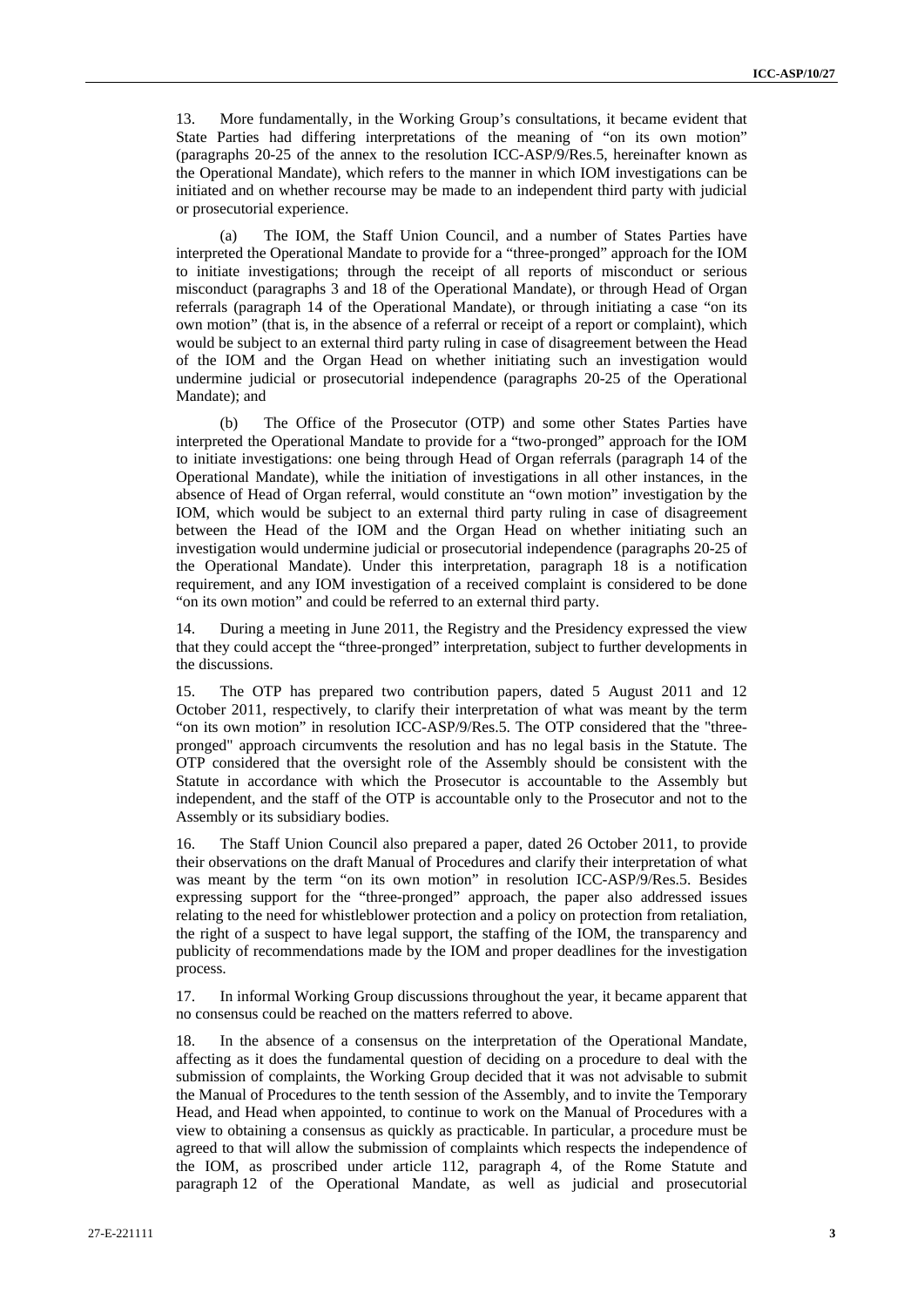independence, as proscribed in the Rome Statute under articles 40, paragraph 1, and article 42, paragraphs 1 and 2, of the Statute.

19. A consensus was reached that, given the increasing apparent inter-connectivity of the issues being discussed with relation to the full operationalization of the IOM, and the different steps and concerns that must be addressed depending upon the scope and procedures that are ultimately chosen for each function, it would be more efficient to operationalize the IOM when a comprehensive agreement is reached on the modalities of the operation of all three functions; namely investigation, inspection and evaluation, taking into account the implications of a proposed anti-retaliation/whistleblower protection policy.

20. The Working Group also believes that there is some moral justification to allow future elected officials and the Head of the IOM, once appointed, to have some input into future discussions on these issues, in particular with regard to the submission of complaints.

### **B. Amendments to the existing legal instruments of the Court**

21. The first Temporary Head of the IOM identified that, in order for the IOM to become operational with respect to elected officials, rule 26 of the Rules of Procedure and Evidence<sup>2</sup> and chapter 8 of the Regulations of the Court<sup>3</sup> need to be amended to ensure that the IOM will undertake the investigative functions into complaints of misconduct by elected officials. With respect to contractors, the Standard Terms and Conditions of Contractors/Consultants require minor amendments to ensure that contractors/consultants comply with duly authorized investigations by the IOM, together with additional requirements to reflect zero-tolerance of sexual exploitation and abuse by those individuals engaged by the Court. The Staff Rules and Regulations will also have to be amended to reflect the requirement that staff cooperate with the IOM duly authorized investigations.

22. The first Temporary Head of the IOM, in consultation with the Court, developed an amended rule 26 that, in principle, appeared to have consensus. However, until the final wording of the Manual of Procedures is agreed upon, it is premature to finalize the wording of rule 26. The final wording of rule 26 will be part of the comprehensive package viewed to be submitted to the Assembly at its eleventh session.

## **IV. Operation of the inspection and evaluation functions of the IOM**

### **A. Assurance Mapping Study**

23. At its ninth session, the Assembly welcomed the decision of the Bureau to commission an assurance mapping study ("AMS") into the existing oversight mechanisms of the Court as a step forward towards a decision on the operationalization of the inspection and evaluation functions within the oversight mechanism, as per resolution ICC-ASP/9/Res.5, paragraph 6. Furthermore the Assembly decided that the Bureau shall prepare a report on the operation of the inspection and evaluation functions within the oversight mechanism, including the terms of reference, staffing issues and related financial implications, with a view to a decision on its adoption at the next session of the Assembly, as per paragraph 7 of the above resolution. The Bureau, at its second meeting on 1 February 2011, confirmed its decision regarding the AMS to be undertaken by the Internal Audit Division of the United Nations Office of Internal Oversight Services ("IAD/OIOS").

24. The IAD/OIOS experts held a planning mission to The Hague on 14 and 15 December 2010 and a fieldwork mission from 11 until 14 April 2011. On 13 April 2011, the experts presented the plan of their work and the framework of the AMS to The Hague Working Group. The objective of the study was to map existing assurance coverage against key risks to the achievement of the Court's objectives, and to identify potential gaps or overlaps, if any, with a specific focus on the oversight functions of inspection and evaluation. The "Report on the assurance mapping study in the International Criminal Court" was submitted on 25 May 2011.

 $\overline{a}$ 

<sup>2</sup> *Official records of the Asembly of States Parties to the Rome Statute of the International Criminal Court, First session, New York, 3-10 September 2002* (ICC-ASP/1/3 and Corr.1), part II.A. <sup>3</sup> Regulations of the Court, ICC-BD/01-01-04.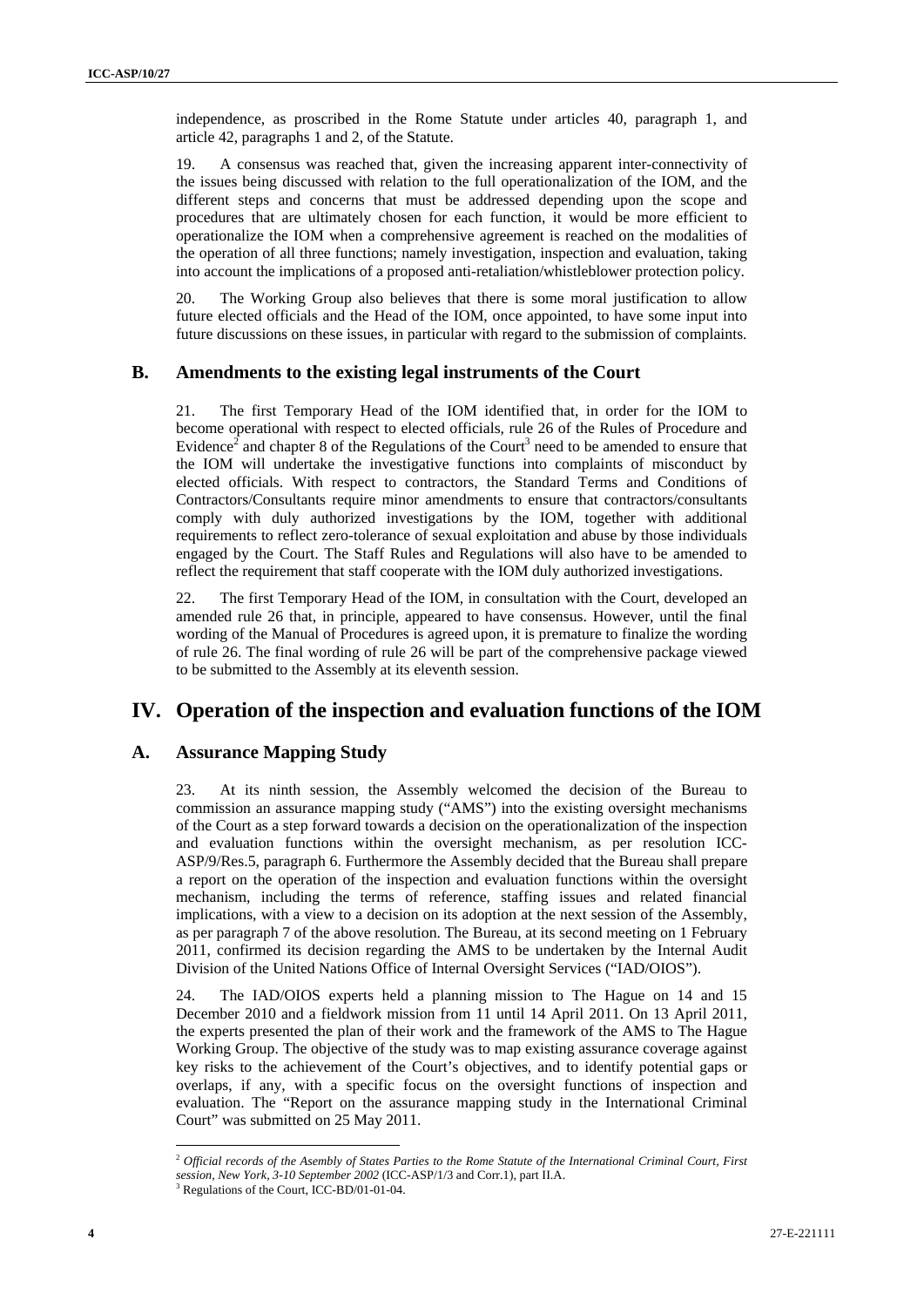25. The IAD/OIOS experts concluded that the Court's risk management framework dates from 2006. In 2008, the Court carried out a comprehensive risk management exercise which ultimately resulted in the Court identifying seven strategic risks, under which 22 priority risk areas were mapped. The Court has yet to develop a formal internal control framework to support its risk management process. Independent oversight entities include the Court's Office of Internal Audit ( "OIA"), the External Auditors (currently the National Audit Office of the United Kingdom), and the IOM for the investigative function (not yet operational). The IAD/OIOS experts found that some forms of inspection and evaluation functions exist within the Court, but are not conducted in a systematic or structured manner. Some work which may narrowly be considered as having elements of inspection and evaluation are performed by the Committee on Budget and Finance, the Oversight Committee of the permanent premises, the Office of Internal Audit, and the External Auditors.

26. The major gaps identified by the IAD/OIOS experts in the Court's current assurance coverage were in stakeholder support (evaluation); quality of judicial and administrative processes (evaluation, inspection and internal audit); independence and inter-dependence of the organs (evaluation); and permanent premises (evaluation and internal audit). Other minor gaps exist in the areas of credibility of the Court; business continuity; and security of the staff and witnesses.

27. The IAD/OIOS experts found only minor overlaps in the mandates and scope of work of the independent oversight functions, but noted that the permanent premises is a unique project of significant risk and that continuous assurance coverage of this project until its completion is essential. IAD/OIOS experts also noted the advisability of a specialized Construction Auditor, and of providing the Office of Internal Audit with consultant funds to assist in audits or evaluations requiring specific skills and knowledge (such as information technology and legal matters).

28. The IAD/OIOS experts recommended that the Court should recommend an appropriate level of risk tolerance for each of the significant risks for consideration by the Assembly, to assist in determining the level and type of internal control and assurance desired (recommendation 2). The Court should ensure that mechanisms are in place to:

Enable the Registrar to obtain assurances from all major programmes of the Court, as well as the work performed by the oversight functions, that the financial control systems are adequate and operating effectively; and

Ensure that all major programmes will be able to provide the required assurances for the Statement of Internal Control on the control systems underlying all the significant risks of the Court (recommendation 3).

29. IAD/OIOS experts additionally recommended that the Court should consider establishing a Court-wide, centralized Monitoring and Evaluation ("M&E") function and develop an Evaluation Policy to assist with mainstreaming the M&E processes in the context of results-based management (recommendation 5); that the Court should ensure that the system of recommendation monitoring is linked to the Court's risk management and internal control framework (recommendation 8); and that the Oversight Committee of the permanent premises should consider developing a separate assurance map for the risks related to the permanent premises (recommendation 7).

30. Furthermore, IAD/OIOS experts recommended to the Assembly to consider expanding the scope of work of the Study Group on Governance to include a review of the existing bodies dealing with external governance to ensure their mandates are clear and do not overlap (recommendation 1). In addition the Assembly should consider establishing a Risk and Compliance function, at a senior level, to facilitate efficient and effective governance and management of the Court's significant risks, and related internal control and assurance mechanisms (recommendation 4). The Assembly should also consider expanding the capacity of the oversight functions of internal audit, inspection and evaluation to eliminate the gaps in the Court's assurance coverage (recommendation 6).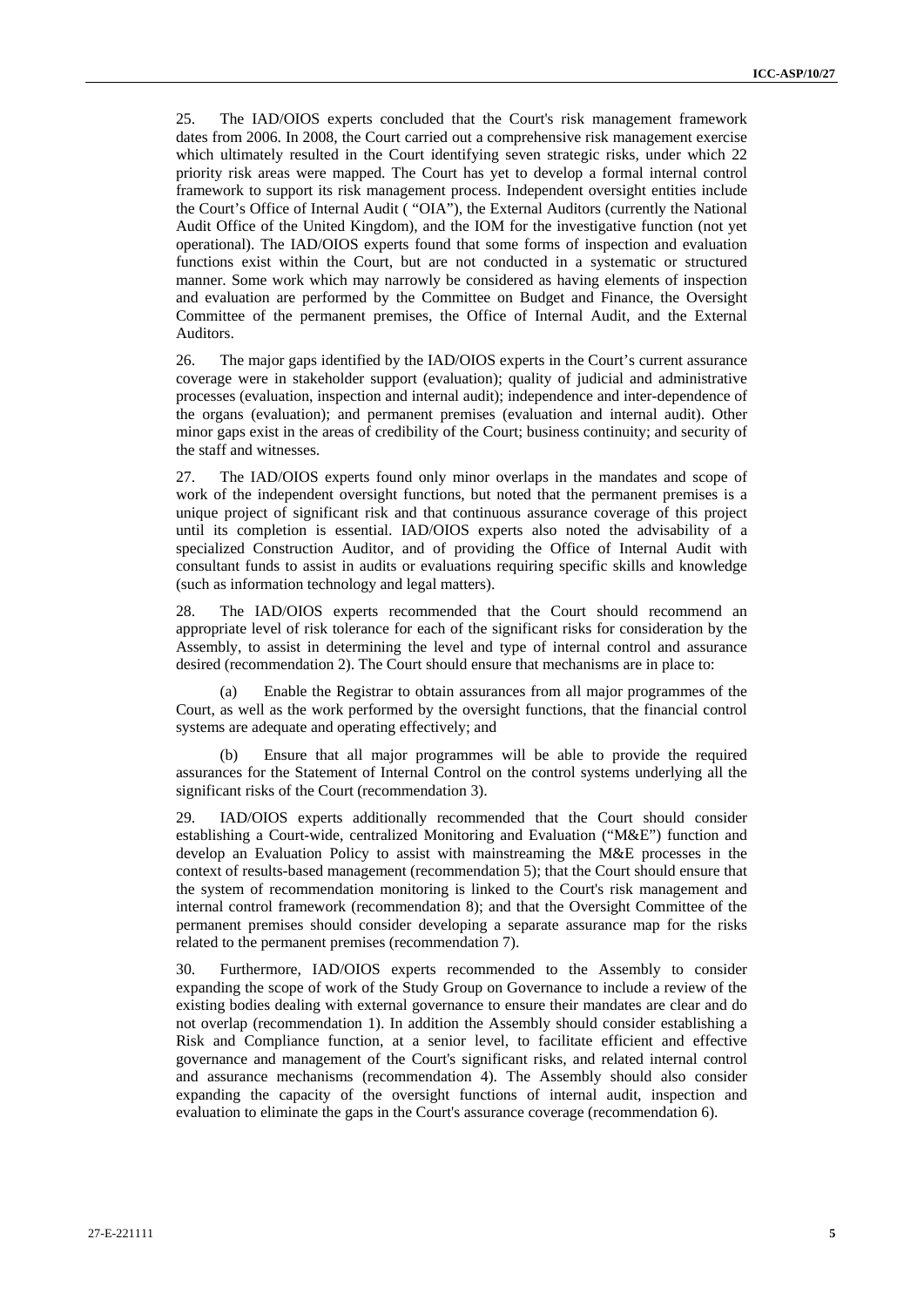31. Regarding the implementation of the evaluation and inspection functions, the IAD/OIOS experts recommended that the Assembly should consider operationalizing the inspection and evaluation functions under the Office of Internal Audit. This may require the creation of a permanent P-4 post for evaluation, a temporary P-4 post to provide continuous audit of the Permanent Premises, and one permanent P-2 post to conduct inspections (recommendation 9). In addition to this the experts recommended that the Assembly should ensure the independence of the oversight functions irrespective of their reporting lines. In particular, the critical role of the Audit Committee in ensuring the effectiveness, quality and performance, and independence of the oversight functions should be formally recognized (recommendation 10).

### **B. Discussion in The Hague Working Group**

32. The Hague Working Group held discussions on the operationalization of evaluation and inspection functions on 16 June, 13 October and 24 October 2011.

#### **1. Discussion in The Hague Working Group on 16 June 2011**

33. The subject matter of the discussion was the AMS, prepared by the IAD/OIOS experts; a discussion paper, entitled "Options to establish the inspection and evaluation functions of the Independent Oversight Mechanism", "Facilitators' summary of the Assurance Mapping Study", and "Assurance Mapping Study recommendations", all of which were prepared by the facilitators and dated 15 June 2011.

34. The facilitators noted that the scope of the AMS was very wide and that many recommendations fell within the scope of several working groups. The facilitators indicated that the discussion will focus on the parts of the AMS which are within the mandate of this facilitation.

35. In the discussion it was noted that the AMS seemed to give priority to evaluation over inspection as most recommendations related to evaluation. In respect of the AMS recommendation 9, that the Assembly should consider operationalizing the inspection and evaluation functions under the OIA, a concern was expressed that OIA was not a fully independent body as it reported to the Audit Committee, whose members included the three heads of organs of the Court. The facilitators noted that the AMS recognized the problem and that changes to the Audit Committee would be necessary if it was decided to adopt that recommendation. They also noted that it was for the Working Group to suggest solutions. A view was expressed that one of the options would be to change the composition, functions or mandate of the Audit Committee in order to make it more independent. Alternatively, it was proposed that the reporting in respect of inspection and evaluation functions could be done by the OIA to another committee than the Audit Committee.

36. In response, the Court (Registry) noted that the Audit Committee was always supposed to be an internal body that started as an internal committee of the three heads of organs and the external members were only added upon recommendation from the Committee on Budget and Finance. It was further noted that the OIA was functionally independent. Its function is to provide independent advice to the Court but it was not meant to be external in nature. It makes recommendations that need to be reported to the principals of the Court as they consider how to implement these recommendations.

37. In the discussion on the possible options, the facilitators proposed four possible options for the operationalization of the inspection and evaluation functions. The first option would be to accept current risks; not bring the inspection and evaluation functions into operation and try to address gaps as much as possible using current structures and resources. This option can be seen as the default option as the Court has so far functioned without operationalizing inspection and evaluation functions. The second option would be to have periodic and/or targeted inspections and evaluations undertaken by an external independent body into specific areas of risk that are identified as priorities. This is the most practical solution as it can be used only when needed. It also does not require many resources. The third option is to accept the IAD/OIOS recommendation in the AMS and operationalize the inspection and evaluation functions under the OIA, in order to take advantage of existing synergies and economies of scale, with safeguards to ensure that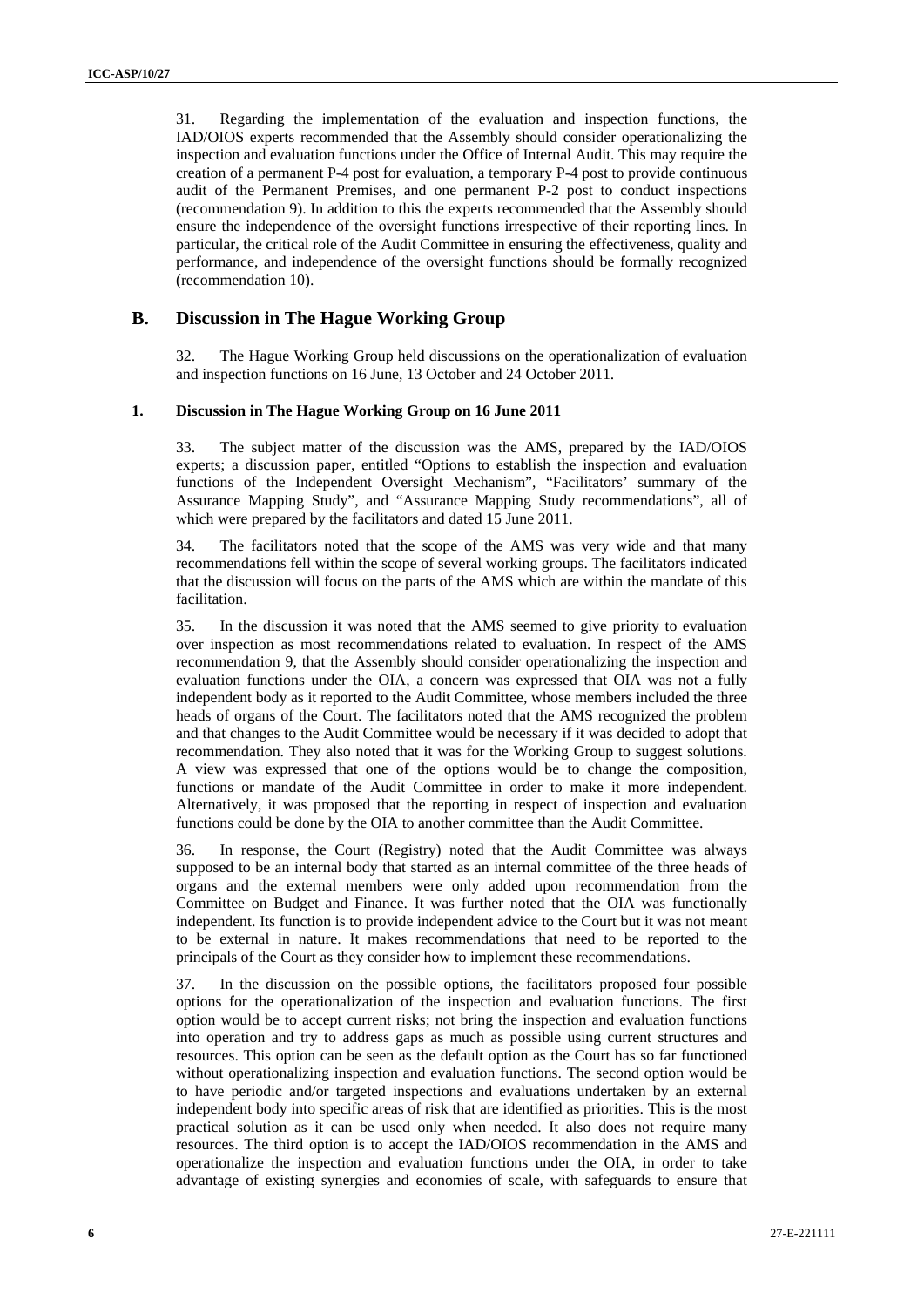reporting lines do not compromise independence. This option would be perhaps the most effective one but it also raises issues of independence. The fourth option would be decision on the operationalization of the inspection and evaluation functions under the IOM, while ensuring not to duplicate functions already present in the OIA.

38. The delegations expressed views that even though the first option appeared to be the least costly in the short-term, that must not necessarily be true in the long-term and that more analysis was necessary in this regard. They also asked for the views of the OIA on the AMS and the synergies between the OIA and the IOM. They also noted that the current mandate of the OIA was very limited so the new functions proposed in option 3 seemed to go much beyond the scope and nature of its current mandate.

39. Delegations also indicated that The Hague Working Group was lacking information on the financial implications of the respective options. It was noted that any recommendation by the Working Group to the Assembly must be first submitted for consideration to the Committee on Budget and Finance.

40. A point was made that it had to be assessed whether any solution chosen by the Working Group complies with article 112, paragraph 4, of the Rome Statute and the independence and legitimacy requirements included therein. It was noted by the Court (Registry) that article 112, paragraph 4, of the Statute did not mention audit. In this regard a view was expressed that inspection and evaluation were not defined and therefore they can include audit.

41. Additionally, a point was raised as to whether option 3 complies with paragraph 5 of the annex to resolution ICC-ASP/8/Res.1, entitled "Establishment of an independent oversight mechanism", which states that the IOM shall be co-located (but not integrated or subordinated to) with the OIA. In response, the facilitators indicated that the resolution refers to the physical location rather than functionality of the IOM. Furthermore, it was noted by the Court (Registry) that if The Hague Working Group decided to recommend option 3, the Assembly could adopt a new resolution in order to make such an arrangement possible.

42. Delegations also proposed two other possible options. The proposed option 5 was presented as a combination of options 2 and 4. It suggested creating a sub-unit of the IOM with combined staff. It was proposed that while the function of evaluation required permanent staff, the function of inspection could be undertaken by the existing staff of the IOM. The current Head of the IOM would be elevated from P-4 to P-5 and new P-4 post for evaluation would be created. The inspection would be carried out by the existing P-2 staff member of the IOM. As a result, it was suggested that this option would require only limited additional costs, in particular the costs of elevating P-4 to P-5 and an additional P-4 post. The proposed option 6 suggested incorporation of OIA into IOM so that OIA would have full responsibility for inspection, evaluation, investigation and also audit, similarly to the OIOS in the United Nations context. In this respect, the facilitators noted that OIA had an established structure and incorporating IOM in this structure might prove problematic. The OIA operates independently and it is part of the Court, while the IOM was established by the States Parties. As a result, this option would require a change to the structure of the Court.

#### **2. Discussion in The Hague Working Group on 13 October 2011**

43. The Director of the OIA explained that IAD/OIOS experts had reviewed all the audits performed by the OIA and, based on the audit programs, concluded that some of OIA's audits included elements of inspection or evaluation. The OIA performs comprehensive audits. These audits assess the compliance of the Court activities with rules and regulations but they systematically include an evaluation of the operational effectiveness and efficiency of these activities. Most of the audits performed since the establishment of the OIA have been "performance audits" whose objectives are to improve the operations and the strategic decision process. Internal auditors work has never been limited to the review of the financial transactions and accounts.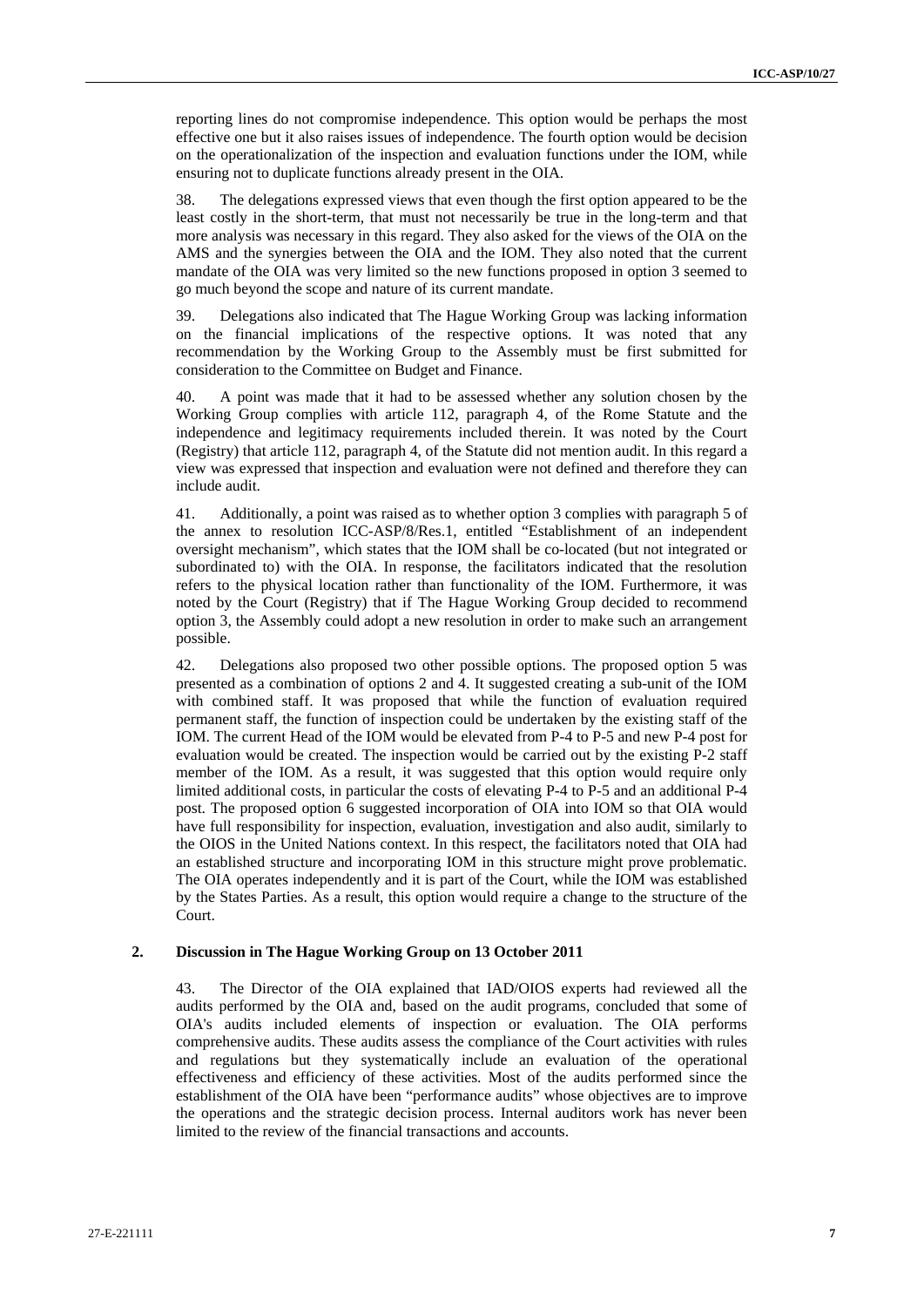44. Inspection has also been integrated in some of the audits performed (e.g. audit on staff security clearance/vetting or audit on assets) which had a wider scope than an inspection. The OIA has also performed a testing of the leave data which could be considered as an inspection.

45. Delegations asked for further clarification on the inspection and evaluation tasks.

#### **3. Discussion in The Hague Working Group on 24 October 2011**

46. Based on the previous discussions in The Hague Working Group the facilitators prepared a "Discussion Paper: Options to establish the inspection and evaluation functions of the Independent Oversight Mechanism", dated 20 October 2011, which further elaborated possible options. They presented five possible options.

47. During the discussion several delegations emphasized that they need additional clarification regarding the impact each of the possible options would have on the investigation function of the IOM. Further explanation on possible costs is also needed, as is clarification on the legal procedures necessary to implement each option. It was emphasized that evaluation would be a continuous function and that inspections could be performed as the need arises. The definition of both functions would be welcome. Several delegations emphasized the need for a comprehensive approach to all functions of the IOM, including investigation functions.

48. Option 1 was to accept the IAD/OIOS recommendation in the AMS and operationalize the inspection and evaluation functions within the OIA. The facilitators pointed out that the IAD/OIOS experts recommended this option in order to take advantage of the synergies between internal audit, inspection and evaluation, resulting in economies of scale, enhanced ability to provide overall assessment of the effectiveness of the system of internal control, enhanced professionalism, reduced overlap and better coordination (recommendation 9). It is also worth noting that there are several benefits of having internal audit, inspection and evaluation within the same office (as described in paragraph 71 of the AMS). In addition, paragraph 61 of the AMS demonstrates the close inter-relationship between these functions in providing a combination of assurance coverage over the high risk areas. The functions of internal audit, evaluation and inspection under a single structure would reflect the OIOS structure (with the only difference that OIOS also includes the investigations function).

49. However, the facilitators emphasized that should the OIA be vested with the inspection and evaluation functions, its independence is crucial. One critical question about locating the inspection and evaluation functions in the OIA is the current reporting line of that office, in light of the fact that the Director of the OIA reports to the Audit Committee, which also evaluates its performance, whilst three of the members of the Audit Committee are heads of the organs (paragraphs 16 and 80 of the AMS). It is also relevant that the external members of the Audit Committee are appointed by the President, in consultation with the Prosecutor, and with the advice of the Registrar. The role of the Audit Committee in ensuring the effectiveness, quality and performance and independence of the oversight functions is critical (paragraph 81 of the AMS). Therefore, for this option to be seen as sufficiently independent, it would be necessary for the Audit Committee to have necessary guarantees and institutional framework of independence. Therefore the facilitators suggested two possible solutions. The first one was to have sessions of the Audit Committee which are only attended by external members, during which time the Director of the OIA would be able to disclose any impediments to the OIA's independence. The Chairperson of the Audit Committee and the Director of the OIA should also have private sessions with the Committee on Budget and Finance and the Assembly. In addition, the OIA should also have periodic internal assessments and an external quality assurance assessment in adherence to the IIA Standards (paragraph 80 of the AMS). The second possible solution was to establish the Audit Committee as Assembly's subsidiary body consisting only of external members (with possible joint appointment by the Presidents of the Assembly and of the Court).

50. Regarding the staffing issue the facilitators pointed out that the costs (as presented in the AMS) have not been envisaged in the 2012 budget proposal.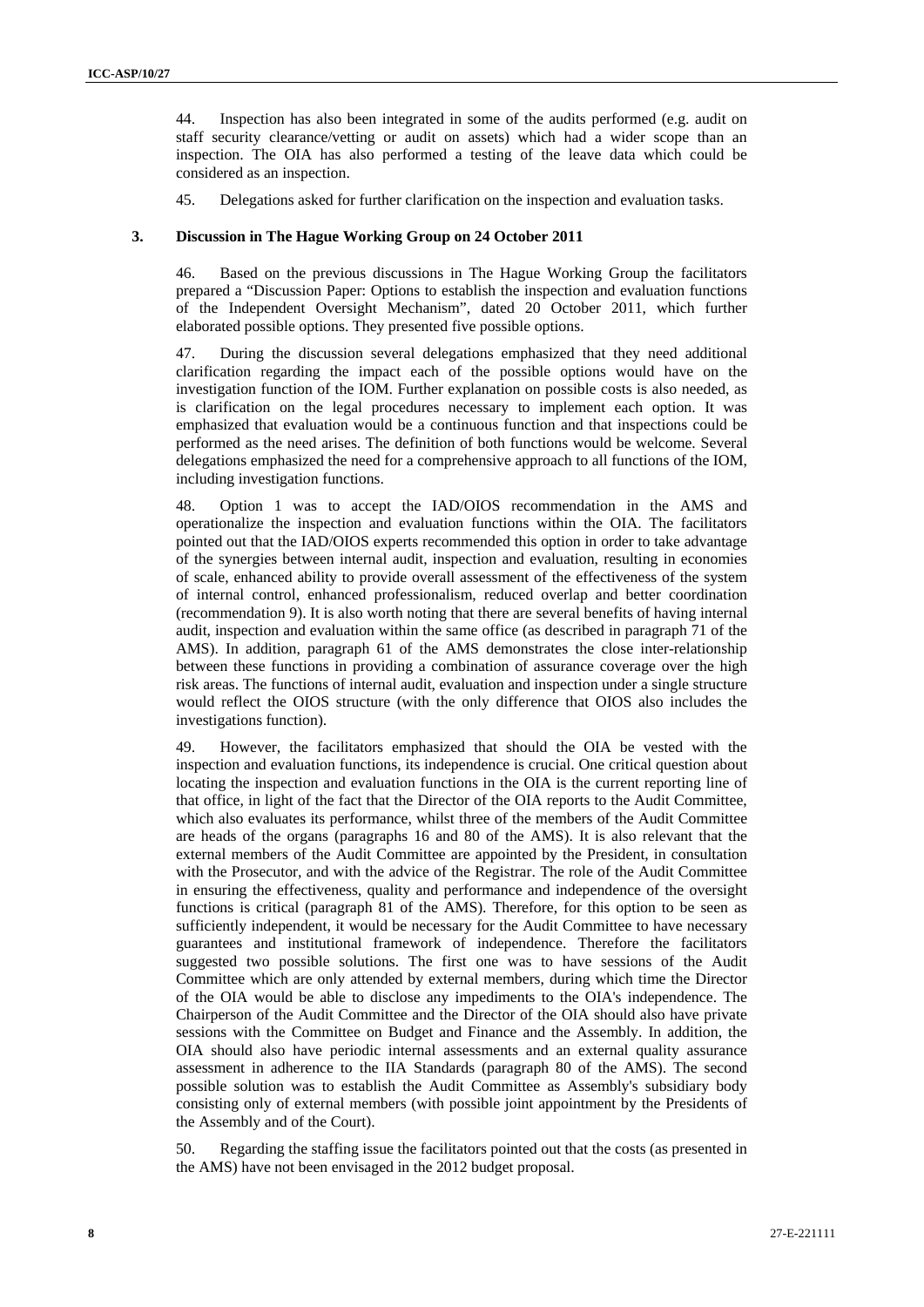51. Option 2 was to operationalize the inspection and evaluation functions within the IOM. Within this option there are two further possibilities. The first possibility is to join the OIA with the IOM in its entirety, so OIA becomes part of the IOM. In that case there would still be a need to decide on the operationalization of the inspection and evaluation function within the OIA (being part of the IOM). In this regard the independence of the inspection and evaluation function would be ensured since the OIA would be part of the IOM and not part of the organizational structure of the Court. IOM would therefore report to the Assembly also on the inspection and evaluation functions. On the other hand it would be advisable that the Assembly establishes a body which would comprise of experts with sufficient knowledge to supervise the work of the IOM (OIA). The second possibility is for the IOM to take over only inspection and evaluation functions (and not audit). Paragraph 56 of the AMS defined inspection as a subset of audit, and this function is already operationalized within the Court. Evaluation on the other hand is complementary to internal audit as it is more focused on relevance to end-users than on internal processes. The audit work has regularly included inspection and evaluation activities within its audits programs. Having these functions set up within IOM would mean extensive consultation between the two teams on the detailed programs developed to ensure that they do not duplicate work. This approach might be neither effective nor efficient.

52. Option 3 was to operationalize the inspection and evaluation functions within the IOM and at the same time establish the IOM (with its current investigation function) as part of the OIA. Under this option, the OIA would have a mandate for audit, inspection, evaluation and investigations. This would have the benefit of maximizing operational resources under a single, existing structure. However, it would still be necessary to decide on the operationalization of the inspection and evaluation function within the OIA (with the need resolve the issues mentioned under option 1). This option would be more convenient in terms of there being no need to strictly delimit the audit functions from inspections and evaluations, but would present a significant challenge with respect to ensuring the independence of the investigations function since OIA is part of internal structure of the Court. One possibility would be to establish the OIA as part of the organizational structure of the Assembly (with the same status as IOM has now). However, it is relevant to consider that the experts have also pointed out that it is customary that oversight functions (internal audit, inspection and evaluation) are structured within the organization itself even though they have functional independence. Moreover, should the investigative functions be located in OIA, with the OIA reporting to the Assembly rather than the Court, the internal audit capacity of the OIA would be eliminated.

53. Option 4 was to operationalize of the evaluation function under the OIA and periodic targeted inspections carried out by the outside sources. This could be a costeffective option in light of the IAD/OIOS experts' conclusion that inspections are unlikely to be a full-time function (paragraph 73 of the AMS). Furthermore, they suggested, even with the operationalization of the evaluation function, the commissioning of experts outside and independent of the Rome Statute system to look into certain politically sensitive or highly specialized areas (paragraph 75 of the AMS) - where the Assembly considers that a specific evaluation should not be conducted by the OIA. For example, it might be possible to enter into a contractual arrangement with OIOS to conduct these functions on a periodic or 'as needs' basis. This option would still require that the issue of the OIA's independence and additional staffing be addressed.

54. Option 5 was to have periodic and/or targeted inspections and evaluations undertaken by an external independent body into specific areas of risk that are identified as priorities. Main issues regarding this option are who will commission such evaluations and inspections and the issue of possible costs which could be higher than costs for other options as there would be a need to refer to experts, consultants. Indirect costs like the salaries of the people who are going to coordinate these evaluations at the Assembly level should also be considered. One of the elements is also that the oversight functions need to be close to the management and operations of the organization in order to add direct value. The Court is a complex organization and a better understanding of its functioning is probably gained by being close to the management and operations.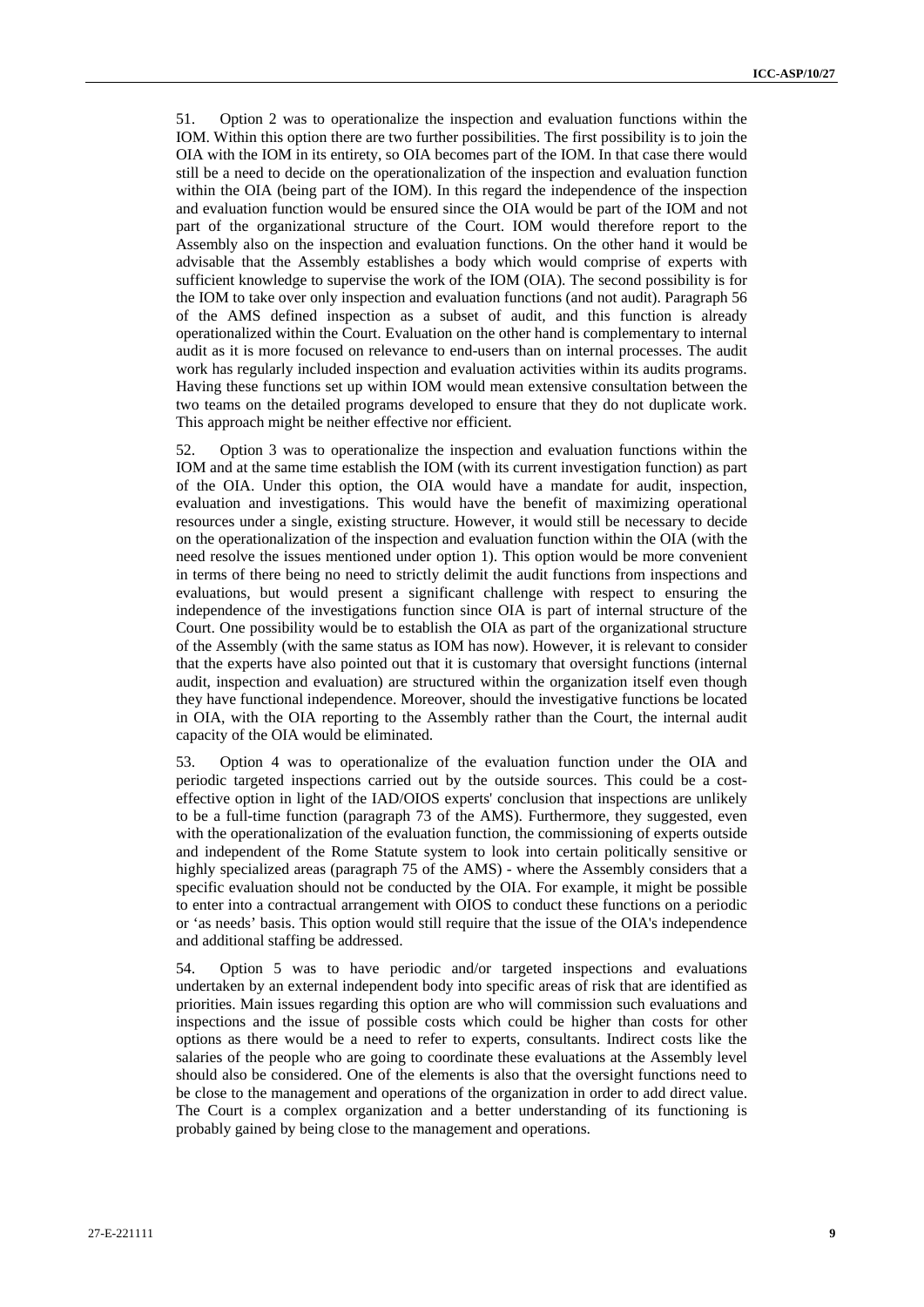55. One delegation also proposed a sixth option which would be for the IOM to conduct the evaluation function (since the OIOS experts explained that operationalization of the evaluation function has higher priority), but without the additional resources implied, as it could be outsourced to an independent external consultant. Oversight on the independence and selection of the consultant would be ensured by the IOM (and/or The Hague Working Group). These services might be provided by the established actors in the field, possibly without additional costs.

# **V. Budgetary implications (staffing)**

56. Currently, the Temporary Head and, once appointed, the Head, of the IOM is at a P-4 level. As per resolution ICC-ASP/9/Res.5, paragraph 1, if the Assembly decides to operationalize the inspection and evaluation functions of the IOM it shall also review, if deemed necessary, the staffing capacity and grade of the head and other staff members. If the evaluation and inspection functions are not operationalized, the staffing capacity and grades of the investigation function of the IOM may be reviewed by the Assembly once the mechanism has been operational for a reasonable period of time, in accordance with established procedure.

57. Under the current budget proposal, the recruitment of a P-2 staff member has been suspended for six months into 2012, to allow for the recruitment of the Head of IOM in early 2012. The Working Group suggests that the Assembly delegate to the Bureau the decision on when to commence the recruitment of the P-2 staff member, taking into consideration budgetary implications and operational requirements. The Head of the IOM would then be responsible for recruiting the P-2 staff member at such time as the Bureau decides that it is necessary to do so.

58. There has been some discussion on whether consideration should eventually be given to providing the IOM with its own administrative staff member (a G-S level officer).

## **VI. Conclusions and recommendations**

59. This report contains the recommendations to the tenth session of the Assembly. The recommendations have been adopted by The Hague Working Group by consensus.

#### *Recommendation 1*

It is recommended that, now with greater understanding of the inter-connectivity of the issues being discussed with relation to the full operationalization of the IOM, and the different steps and concerns that must be addressed depending upon the scope and procedures that are ultimately chosen for each function, the Assembly decide to operationalize the inspection and evaluation functions in conjunction with the investigation function as soon as possible, as envisaged in article 112, paragraph 4 of the Rome Statute, with a view to a comprehensive approach, taking into account the implications of a proposed anti-retaliation/whistleblower protection policy.

#### *Recommendation 2*

It is recommended that the IOM continue to work, in close consultation with the Court and States Parties, on the following interconnected issues:

(a) The further development of functions, regulations, rules, protocols and procedures of the investigative function of the IOM, including the Manual of Procedures;

(b) The operation of the inspection and evaluation functions; including their terms of reference, staffing issues and related financial implications, in order to come to agreement on the most efficient scope and form of operation for these functions; and

(c) Amendments to existing legal instruments necessary for the full operationalization of the investigation, inspection and evaluation functions.

with a view to submitting, at the eleventh session of the Assembly, a comprehensive proposal that would make possible the full operationalization of the IOM.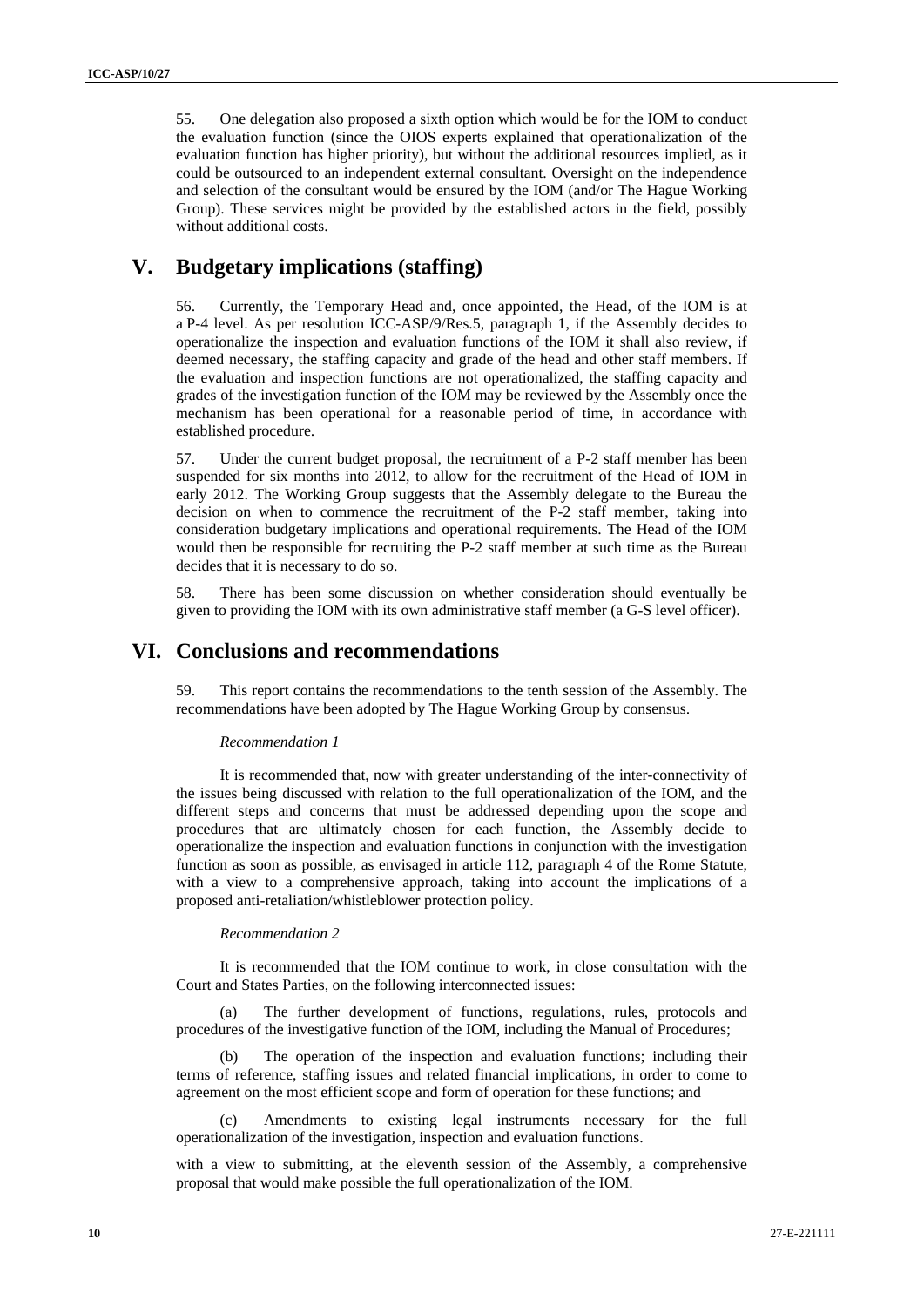#### *Recommendation 3*

It is recommended that the IOM, working in close consultation with the organs of the Court, Staff Union Council and States Parties, to develop an anti-retaliation/ whistleblower protection policy, with a view to its adoption by the Court at the earliest time possible, in recognition of the importance of an anti-retaliation policy for the Court, and as a prerequisite for the effective and just operationalization of the IOM. It is noted that the parameters and modalities of such a policy will have implications on issues surrounding the submission of complaints, including protecting the confidentiality of the complainant or whistleblower and the content of the allegation.

#### *Recommendation 4*

It is recommended that, in conjunction with the above, discussion on the investigation, inspection and evaluation functions of an oversight mechanism continue in the year 2012, with a view to reaching a comprehensive solution, so that the Bureau can prepare a report on the investigation, inspection and evaluation functions within the context of a comprehensive proposal that would make possible the full operationalization of the IOM, taking into consideration possible budgetary implications, with a view to a decision on its adoption at the eleventh session of the Assembly.

#### *Recommendation 5*

It is recommended that the Assembly delegate to the Bureau the following decisions, after taking into consideration possible budgetary implications and operational requirements, and, if necessary, consulting the Committee on Budget and Finance:

(a) The hiring of the Head of the IOM;

(b) If necessary, the extension of the mandate of the Temporary Head of the IOM; and

(c) When to commence recruitment of the P-2 staff member for the IOM. It is noted that the Head of the IOM will be responsible for recruiting the P-2 staff member at such time as the Bureau decides that such recruitment is necessary.

#### *Recommendation 6*

That the draft annex attached hereto be passed in the omnibus resolution at the next session of the Assembly.